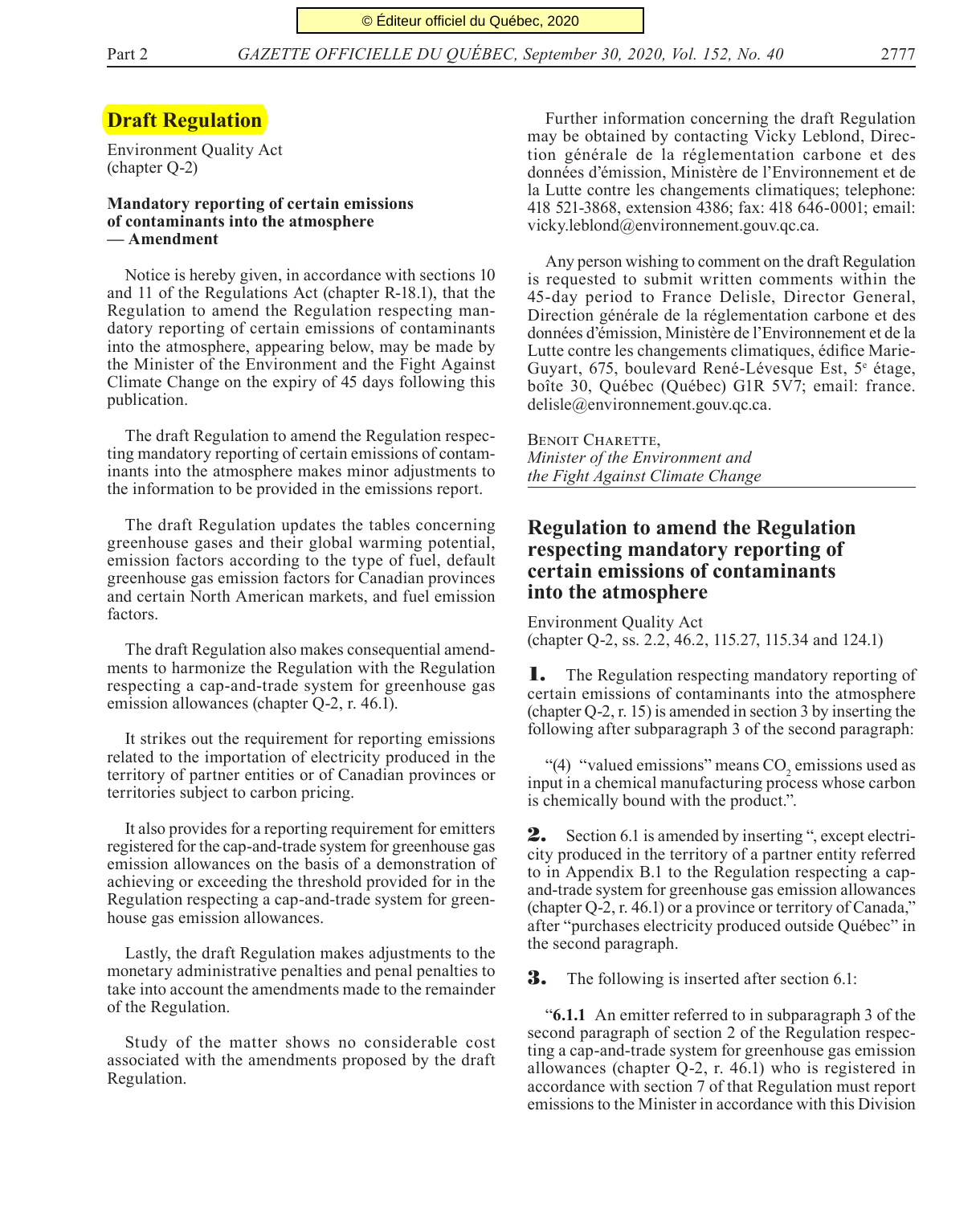as long as the emissions are not under the reporting threshold provided for in the first paragraph of section 6.1 for 4 consecutive years, even if the establishment ceases its activities.".

4. Section 6.2 is amended

(1) by inserting "or 6.1.1" after "referred to in section 6.1" in the first paragraph;

(2) by inserting ", except electricity produced in the territory of a partner entity referred to in Appendix B.1 to the Regulation respecting a cap-and-trade system for greenhouse gas emission allowances (chapter Q-2, r. 46.1) or a province or territory of Canada," after "purchases electricity produced outside Québec" in subparagraph 2.2 of the first paragraph;

(3) by replacing subparagraph 2.3 of the first paragraph by the following:

"(2.3) for establishments in the sectors referred to in Appendix A to the Regulation respecting a cap-and-trade system for greenhouse gas emission allowances (chapter Q-2, r. 46.1), the total quantity of the emitter's greenhouse gas emissions in metric tons  $\mathrm{CO}_2$  equivalent, excluding

*(a)* emissions captured, stored or re-used on the site of the establishment;

 $(b)$  CO<sub>2</sub> emissions transferred out of the establishment to be re-used;

*(c)* emissions referred to in the second paragraph of section 6.6:

*(d)* emissions calculated in accordance with protocols QC.17 and QC.30 of Schedule A.2;".

**5.** Section 6.4 is amended by inserting "or 6.1.1" after "referred to in section 6.1" in the portion before paragraph 1.

**6.** Section 6.6 is amended by inserting "or section 6.1.1" after "referred to in the first or second paragraph of section 6.1" in the fourth paragraph.

### **7.** Section 6.7 is amended

(1) by inserting "or section 6.1.1" after "referred to in the first paragraph of section 6.1" in subparagraph 1 of the first paragraph;

(2) by inserting "or, in the case of emissions reported according to protocol QC.17 or QC.30 of Schedule A.2, emissions referred to in subparagraph 2.1 or 2.2 of that

paragraph, as the case may be" after "and referred to in subparagraph 2.3 of the first paragraph of section 6.2" in the definition of factor "TER" in the equation in subparagraph 1 of the first paragraph.

**8.** Section 6.8 is amended by inserting "or section 6.1.1" after "referred to in the first paragraph of section 6.1" in subparagraph 2 of the first paragraph.

**9.** Section 6.9 is amended

(1) by replacing subparagraph 7 of the first paragraph by the following:

"(7) the total quantity of greenhouse gas emissions referred to in Schedule A.1, in metric tons  $CO<sub>2</sub>$  equivalent, excluding

*(a)* emissions that have been captured, stored or re-used on the site of the establishment;

 $(b)$  CO<sub>2</sub> emissions that have been transferred out of the establishment to be re-used;

*(c)* emissions referred to in the second paragraph of section 6.6;

*(d)* emissions calculated in accordance with protocols QC.17 and QC.30 of Schedule A.2;";

(2) by inserting ", except electricity produced in the territory of a partner entity referred to in Appendix B.1 to the Regulation respecting a cap-and-trade system for greenhouse gas emission allowances (chapter Q-2, r. 46.1) or a province or territory of Canada," after "the acquisition by the emitter of electricity produced outside Québec" in subparagraph 7.4 of the first paragraph.

**10.** Section 9 is amended by inserting "6.1.1," after "or section 6.1,".

**11.** Section 9.4 is amended by inserting "6.1,1," after "or section 6.1," in the first paragraph.

**12.** Schedule A.1 is amended by replacing the table by the following:

 $\epsilon$ 

| Greenhouse gas<br>- identification | CAS(1)        | Global warming<br>potential (GWP) |
|------------------------------------|---------------|-----------------------------------|
| Carbon dioxide (CO <sub>2</sub> )  | 124-38-9      |                                   |
| Methane $(CH_A)$                   | $74 - 82 - 8$ | 25                                |
| Nitrous oxide $(N,0)$              | 10024-97-2    | 298                               |
|                                    |               |                                   |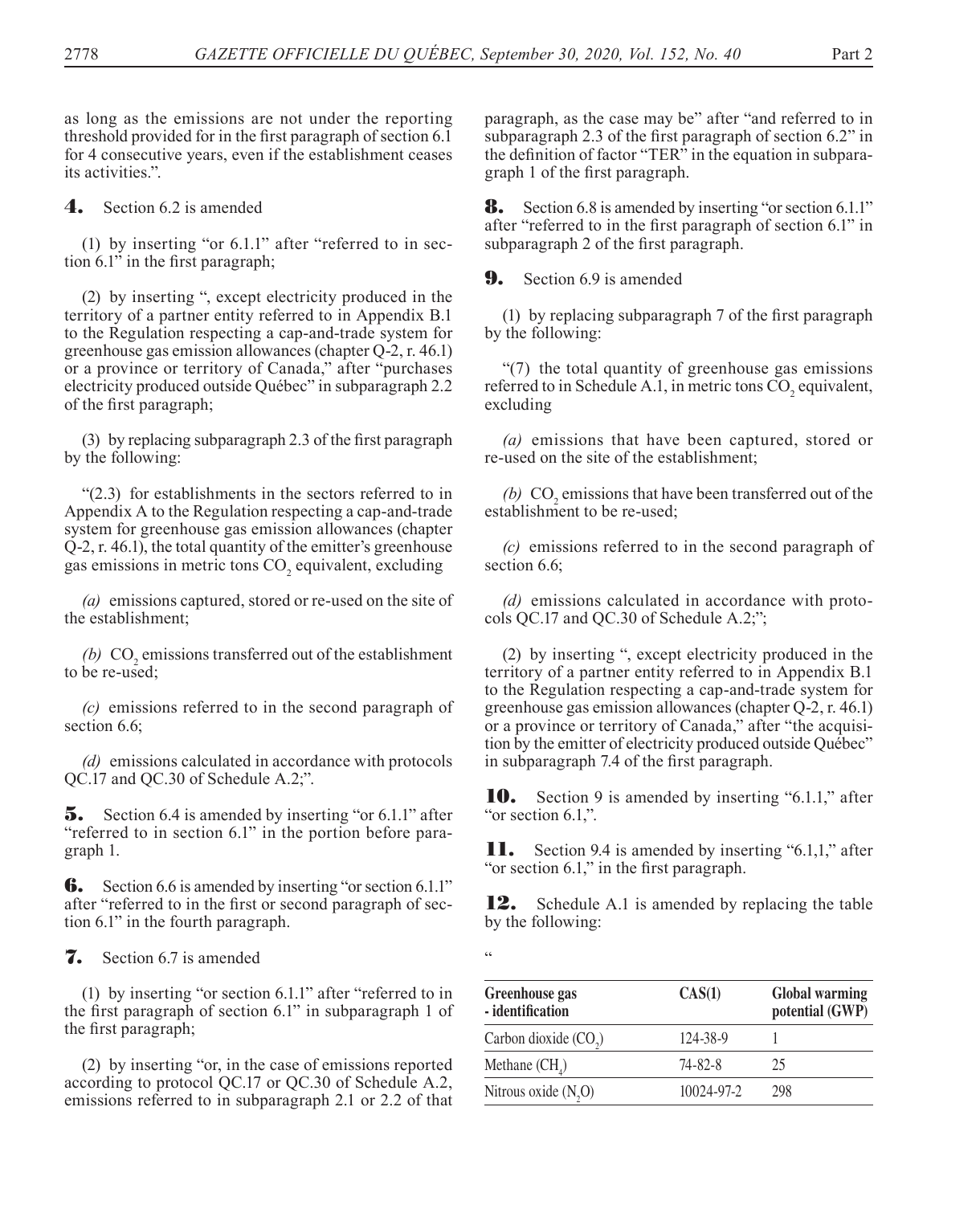<u>،</u>

<u>،</u>

| <b>Greenhouse</b> gas<br>- identification    | CAS(1)         | <b>Global warming</b><br>potential (GWP) |  |  |
|----------------------------------------------|----------------|------------------------------------------|--|--|
| Sulphur hexafluoride $(SF_{\epsilon})$       | 2551-62-4      | 22 800                                   |  |  |
| Hydrofluorocarbons (HFCs)                    |                |                                          |  |  |
| HFC-23 (CHF <sub>3</sub> )                   | 75-46-7        | 14 800                                   |  |  |
| HFC-32 $(CH, F)$                             | $75 - 10 - 5$  | 675                                      |  |  |
| $HFC-41$ $(CH,F)$                            | 593-53-3       | 92                                       |  |  |
| HFC-43-10mee $(C_5H_2F_{10})$                | 138495-42-8    | 1640                                     |  |  |
| HFC-125 $(C, HF, )$                          | 354-33-6       | 3 500                                    |  |  |
| HFC-134 (CHF, CHF,)                          | 359-35-3       | 1 100                                    |  |  |
| HFC-134a (CH <sub>2</sub> FCF <sub>3</sub> ) | 811-97-2       | 1 430                                    |  |  |
| HFC-143 (CHF, CH, F)                         | $430 - 66 - 0$ | 353                                      |  |  |
| HFC-143a (CF <sub>3</sub> CH <sub>3</sub> )  | 420-46-2       | 4 4 7 0                                  |  |  |
| HFC-152 (CH <sub>2</sub> FCH <sub>2</sub> F) | 624-72-6       | 53                                       |  |  |
| HFC-152a (CH <sub>3</sub> CHF <sub>2</sub> ) | $75 - 37 - 6$  | 124                                      |  |  |
| HFC-161 $(C, H, F)$                          | 353-36-6       | 12                                       |  |  |
| HFC-227ea $(C_3HF_7)$                        | 431-89-0       | 3 2 2 0                                  |  |  |
| HFC-236cb $(C_3H_2F_6)$                      | 677-56-5       | 1 340                                    |  |  |
| HFC-236ea $(C_3H_2F_6)$                      | $431 - 63 - 0$ | 1 370                                    |  |  |
| HFC-236fa $(C_3H_2F_6)$                      | 690-39-1       | 9 810                                    |  |  |
| HFC-245ca $(C_3H_3F_5)$                      | 679-86-7       | 693                                      |  |  |
| HFC-245fa $(C_3H_3F_5)$                      | 460-73-1       | 1 0 3 0                                  |  |  |
| HFC-365mfc $(C_4H_5F_5)$                     | 406-58-6       | 794                                      |  |  |
| Perfluorocarbons (PFCs)                      |                |                                          |  |  |
| Perfluoromethane $(CF_A)$                    | $75 - 73 - 0$  | 7 3 9 0                                  |  |  |
| Perfluoroethane $(C, F)$                     | $76 - 16 - 4$  | 12 200                                   |  |  |
| Perfluoropropane $(C_3F_8)$                  | 76-19-7        | 8 8 3 0                                  |  |  |
| Perfluorobutane $(C_4F_{10})$                | 355-25-9       | 8 8 6 0                                  |  |  |
| Perfluorocyclobutane (c- $C_4F_8$ )          | 115-25-3       | 10 300                                   |  |  |
| Perfluoropentane $(C_5F_{12})$               | 678-26-2       | 9 160                                    |  |  |
| Perfluorohexane $(C_6F_{14})$                | 355-42-0       | 9 300                                    |  |  |
| Perfluorodecalin $(C_{10}F_{18})$            | 306-94-5       | 7 500                                    |  |  |
| Perfluorocyclopropane (c- $C_3F_6$ )         | 931-91-9       | 17 340                                   |  |  |
| Nitrogen trifluoride (NF <sub>2</sub> )      | 7783-54-2      | 17 200                                   |  |  |

(1) The numbers entered in respect of the contaminants listed in this Schedule correspond to the identification code assigned by the Chemical Abstract Services division of the American Chemical Society.";

## **13.** Schedule A.2 is amended

(1) in protocol QC.1, in Table 1-3 of QC.1.7:

*(a)* by replacing the line "Ethanol (100%)" under Liquid fuels and biofuels by the following:

| Ethanol $(100\%)$ | 1.519 | 64.9 2.7 | N/A | 0.05 | N/A |
|-------------------|-------|----------|-----|------|-----|
|                   |       |          |     |      | ".  |

*(b)* by replacing the line "Biodiesel (100%)" under Liquid fuels and biofuels by the following:

| Biodiesel (100%) | 2.497 | 70 | $0.133$ N/A | 0.4 | N/A |
|------------------|-------|----|-------------|-----|-----|
|                  |       |    |             |     | ".  |

### (2) in protocol QC.17:

*(a)* by inserting ", except electricity produced in the territory of a partner entity referred to in Appendix B.1 to the Regulation respecting a cap-and-trade system for greenhouse gas emission allowances (chapter Q-2, r. 46.1) or a province or territory of Canada," after "purchases electricity produced outside Québec" in the first paragraph of QC.17.1;

#### *(b)* in QC.17.2:

i. by striking out "to Environment Canada under section 71 of the Canadian Environmental Protection Act (1999) (1999, c.33)," in subparagraph *c* of subparagraph 1 of the first paragraph;

ii. by striking out "the National Pollutant Release Inventory of Environment Canada," in subparagraph i of subparagraph *c* of subparagraph 1 of the first paragraph;

iii. by striking out "province or" in subparagraphs i to iii of subparagraph *e* of subparagraph 1 of the first paragraph;

*(c)* in QC.17.3:

i. by striking out "Environment Canada under section 71 of the Canadian Environmental Protection Act (1999) (S.C. 1999, c. 33)," in subparagraph 1 of the first paragraph of QC.17.3.1;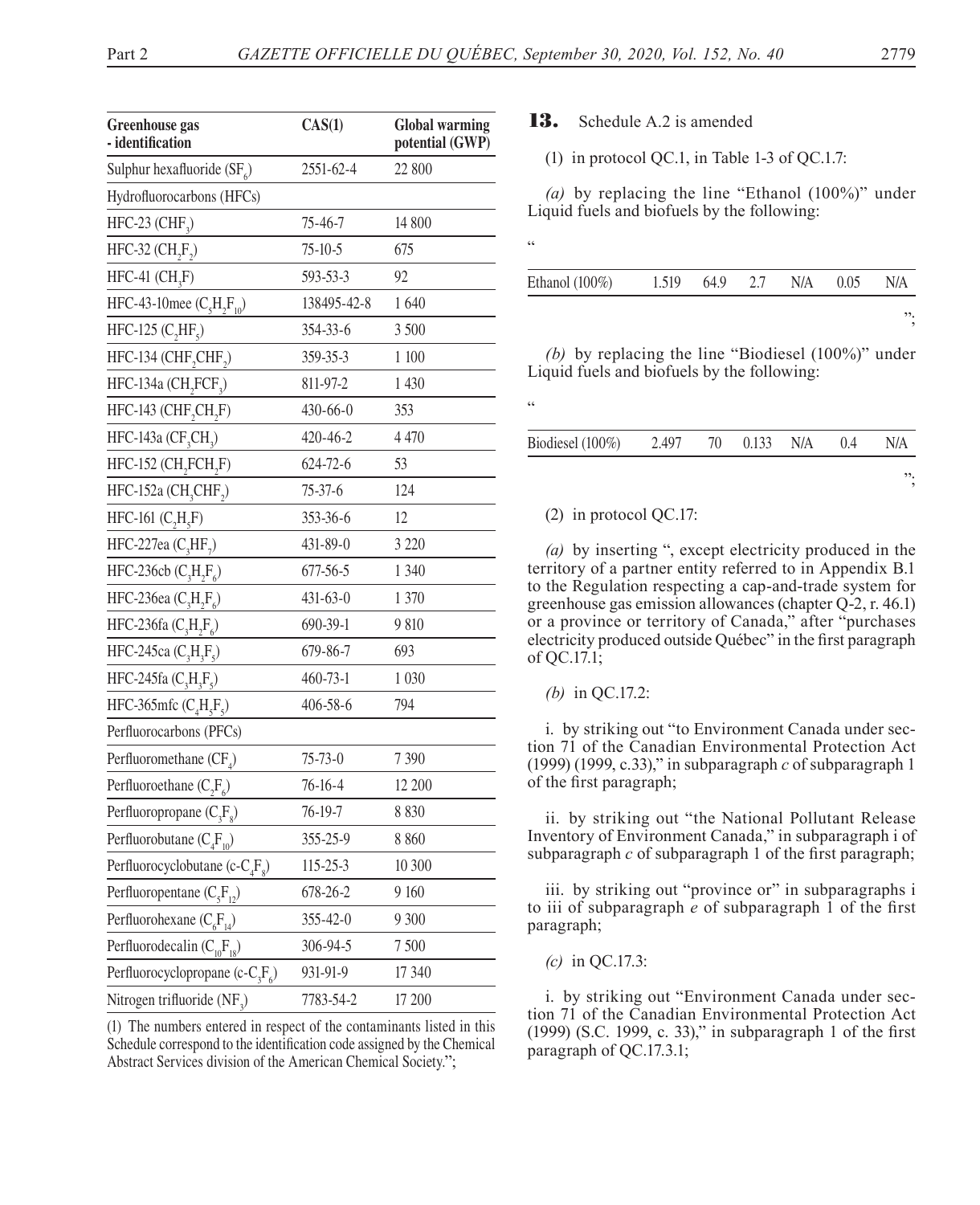ii. by replacing "21" and "310" wherever they appear in equation 17-2.1 by "25" and "298", respectively;

iii. by striking out "province or" in the definition of factor " $E_{\text{D}}$ " in equation 17-3;

*(d)* by replacing Table 17-1 of QC.17.4 by the following:

"**Table 17-1. Default greenhouse gas emission factors for Canadian provinces and certain North**  American markets, in metric tons CO<sub>2</sub> equivalent **per megawatt-hour**

| <b>Canadian provinces and</b><br><b>North American markets</b>                                                                                                                                                                                                                                                                                                                         | <b>Default emission factor</b><br>(metric ton GHG/MWh) |
|----------------------------------------------------------------------------------------------------------------------------------------------------------------------------------------------------------------------------------------------------------------------------------------------------------------------------------------------------------------------------------------|--------------------------------------------------------|
| Newfoundland and Labrador                                                                                                                                                                                                                                                                                                                                                              | 0.026                                                  |
| Nova Scotia                                                                                                                                                                                                                                                                                                                                                                            | 0.724                                                  |
| New Brunswick                                                                                                                                                                                                                                                                                                                                                                          | 0.282                                                  |
| Québec                                                                                                                                                                                                                                                                                                                                                                                 | 0.001                                                  |
| Ontario                                                                                                                                                                                                                                                                                                                                                                                | 0.030                                                  |
| Manitoba                                                                                                                                                                                                                                                                                                                                                                               | 0.001                                                  |
| Vermont                                                                                                                                                                                                                                                                                                                                                                                | 0.005                                                  |
| New England Independent System<br>Operator (NE-ISO), including all<br>or part of the following states:<br>- Connecticut<br>- Massachusetts<br>- Maine<br>- Rhode Island<br>- Vermont<br>- New Hampshire                                                                                                                                                                                | 0.259                                                  |
| New York Independant System<br>Operator (NY-ISO)                                                                                                                                                                                                                                                                                                                                       | 0.211                                                  |
| Pennsylvania Jersey Maryland<br><b>Interconnection Regional Transmission</b><br>Organization (PJM-RTO), including<br>all or part of the following states:<br>- North Carolina<br>- Delaware<br>- Indiana<br>- Illinois<br>- Kentucky<br>- Maryland<br>- Michigan<br>- New Jersey<br>- Ohio<br>- Pennsylvania<br>- Tennessee<br>- Virginia<br>- West Virginia<br>- District of Columbia | 0.491                                                  |

| <b>Canadian provinces and</b><br><b>North American markets</b>                                                                                                                                                                                                                        | <b>Default emission factor</b><br>(metric ton GHG/MWh) |
|---------------------------------------------------------------------------------------------------------------------------------------------------------------------------------------------------------------------------------------------------------------------------------------|--------------------------------------------------------|
| Midwest Independent Transmission<br>System Operator (MISO-RTO),<br>including all or part of the<br>following states:<br>- Arkansas<br>- North Dakota<br>- South Dakota<br>- Minnesota<br>- Iowa<br>- Missouri<br>- Wisconsin<br>- Illinois<br>- Michigan<br>- Indiana<br>- Montana    | 0.537                                                  |
| - Kentucky<br>- Texas<br>- Louisiana<br>- Mississippi<br>- Manitoba                                                                                                                                                                                                                   |                                                        |
| Southwest Power Pool (SPP),<br>including all or part of the<br>following states:<br>- Kansas<br>- Oklahoma<br>- Nebraska<br>- New Mexico<br>- Texas<br>- Louisiana<br>- Missouri<br>- Arkansas<br>- Iowa<br>- Minnesota<br>- Montana<br>- North Dakota<br>- South Dakota<br>- Wyoming | 0.54                                                   |

";

(3) in protocol QC.30, by replacing Table 30-1 of QC.30.6 by the following:

# "Table 30-1. Fuel emission factors, in CO<sub>2</sub> equivalent

### (QC.30.3)

| <b>Liquid fuels</b>  | <b>Emission factor</b><br>(metric tons CO, equivalent<br>per kilolitre) |  |
|----------------------|-------------------------------------------------------------------------|--|
| Automotive gasolines | 2.371                                                                   |  |
| <b>Diesels</b>       | 2.995                                                                   |  |